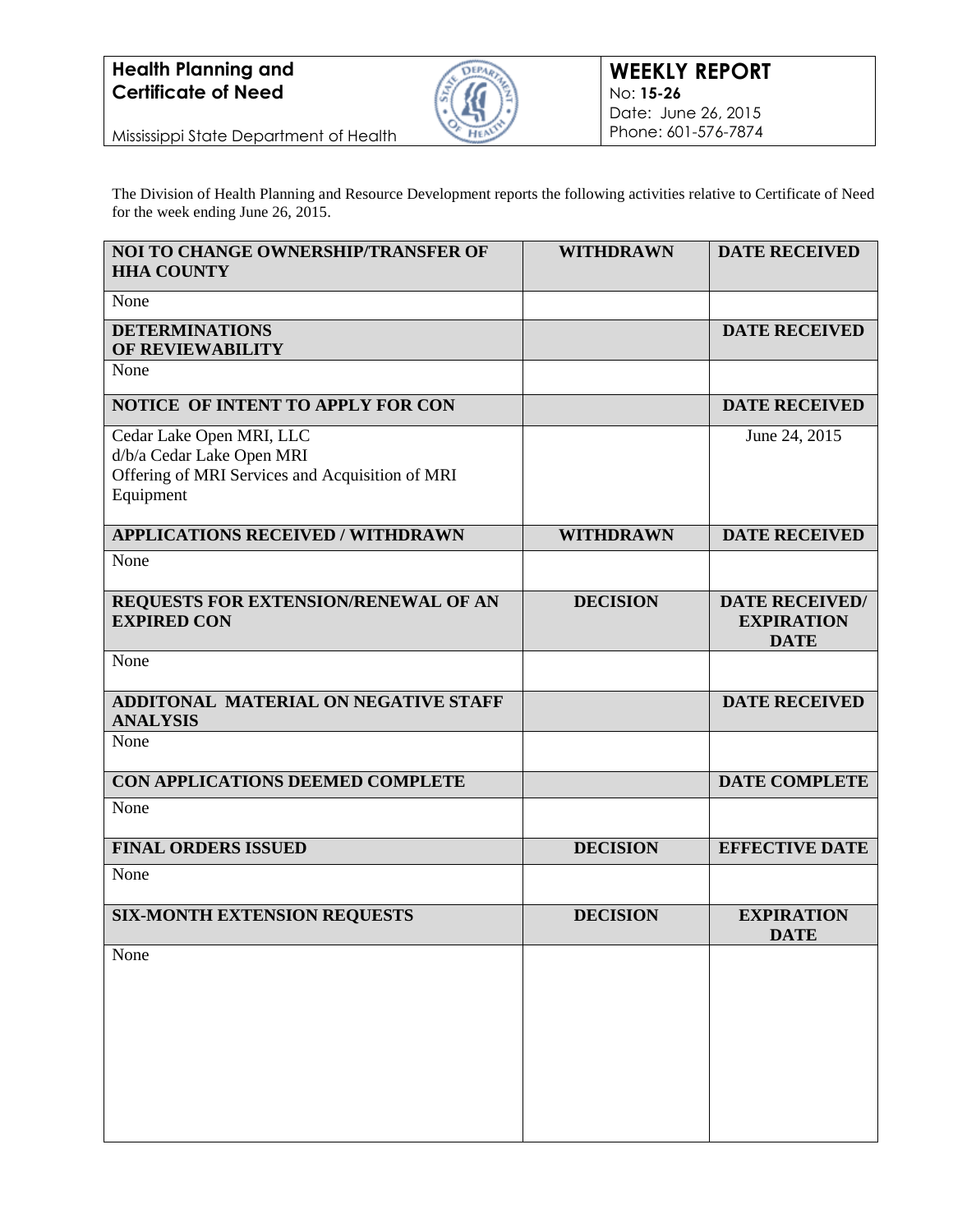

#### **WEEKLY REPORT** No: **15-26** Date: June 26, 2015 Phone: 601-576-7874

Mississippi State Department of Health

| <b>HEARINGS DURING THE COURSE OF REVIEW</b>                                                                                                                                                                                                                                  | <b>REQUESTED</b>   | <b>DATE</b><br><b>SCHEDULED</b> |
|------------------------------------------------------------------------------------------------------------------------------------------------------------------------------------------------------------------------------------------------------------------------------|--------------------|---------------------------------|
| CON Review Number: HG-NIS-1214-021<br>River Oaks, LLC d/b/a River Oaks Hospital<br>Establishment of a Diagnostic Catheterization and PCI<br>Services and Acquisition of Related Equipment<br>Capital Expenditure: \$900,000<br>Location: Flowood, Rankin County, Mississippi |                    |                                 |
| Requestor(s): St. Dominic-Jackson Memorial Hospital                                                                                                                                                                                                                          | March 6, 2015      | July 27-31, 2015                |
| Mississippi Baptist Medical Center, Inc. d/b/a Mississippi<br><b>Baptist Medical Center</b>                                                                                                                                                                                  | March 11, 2015     |                                 |
| <b>CON Review Number: ASC-NIS-0614-008</b><br><b>Madison Physician Surgery Center</b><br>Establishment of a Multi-Specialty Ambulatory Surgery<br>Center<br>Capital Expenditure: \$1,869,414.00<br>Location: Madison, Madison County, Mississippi                            |                    |                                 |
| Requestor(s): Madison Physician Surgery Center                                                                                                                                                                                                                               | September 10, 2014 | To Be Scheduled                 |
| <b>CON Review: HG-RLS-1210-039</b><br>Patients' Choice Medical Center, Raleigh<br>Lease/Relocation of 10 Chemical Dependency Beds &<br>Offering of Adult Chemical Dependency Services<br>Capital Expenditure: \$58,400                                                       |                    |                                 |
| Requestor: Alliance Health Center, Meridian                                                                                                                                                                                                                                  | March 16, 2011     | To Be Scheduled                 |
| CON Review: FSF-NIS-0610-025<br>Gumtree Imaging, LLC Tupelo<br>Acquisition/Establishment and Offering of MRI Services<br>Capital Expenditure: \$1,090,000                                                                                                                    |                    |                                 |
| Requestor: The Imaging Center at Gloster Creek Village                                                                                                                                                                                                                       | August 26, 2010    | To Be Scheduled                 |
| CON Review: ESRD-NIS-0908-031<br>Fresenius Medical Care-Calhoun City<br>Establish/Const of a 6-Station ESRD Facility in<br><b>Calhoun County</b><br>Capital Expenditure: \$462,471                                                                                           |                    |                                 |
| Requestor: Fresenius Medical Care                                                                                                                                                                                                                                            | March 9, 2010      | To Be Scheduled                 |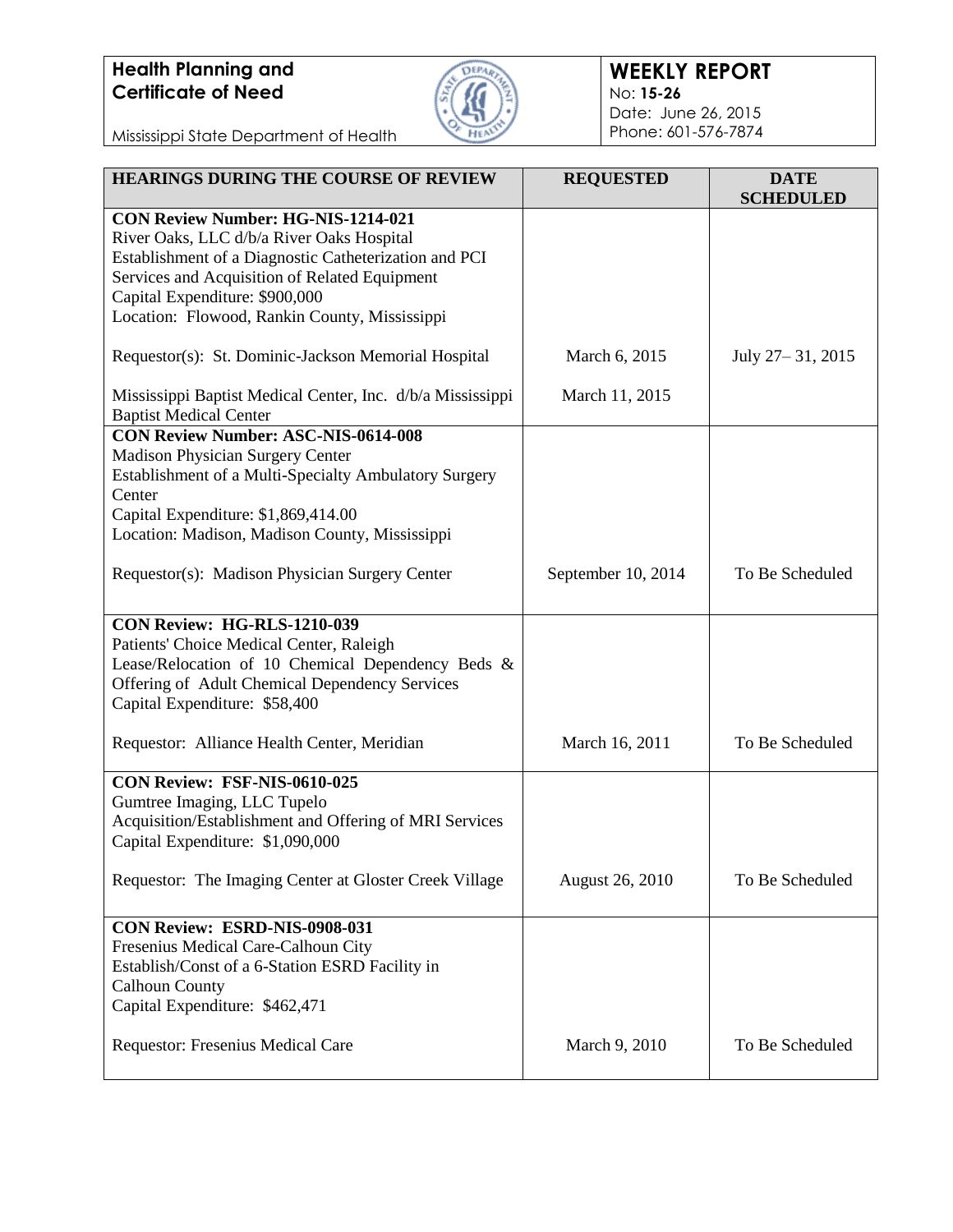

#### **WEEKLY REPORT** No: **15-26** Date: June 26, 2015 Phone: 601-576-7874

Mississippi State Department of Health

| Fresenius Medical Care-West Point<br>Establish/Const of a 10-Station ESRD Facility in<br>Clay County<br>Capital Expenditure: \$380,000<br>Requestor: Fresenius Medical Care |                  |                                 |
|-----------------------------------------------------------------------------------------------------------------------------------------------------------------------------|------------------|---------------------------------|
|                                                                                                                                                                             |                  |                                 |
|                                                                                                                                                                             |                  |                                 |
|                                                                                                                                                                             |                  |                                 |
|                                                                                                                                                                             |                  |                                 |
|                                                                                                                                                                             | March 9, 2010    | To Be Scheduled                 |
| CON Review: ESRD-NIS-0908:035                                                                                                                                               |                  |                                 |
| Fresenius Medical Care-Water Valley                                                                                                                                         |                  |                                 |
| Establish/Const. of a 6-Station ESRD facility in                                                                                                                            |                  |                                 |
| Yalobusha County                                                                                                                                                            |                  |                                 |
| Capital Expenditure: \$462,471                                                                                                                                              |                  |                                 |
| Requestor: Fresenius Medical Care                                                                                                                                           | March 9, 2010    | To Be Scheduled                 |
| CON Review: FSF-NIS-0808-024                                                                                                                                                |                  |                                 |
| Advanced Medical Imaging of Greenville, LLC                                                                                                                                 |                  |                                 |
| Provision of MRI Services in Washington County                                                                                                                              |                  |                                 |
| Capital Expenditure: \$0                                                                                                                                                    |                  |                                 |
| Requestor: Delta Regional Medical Center                                                                                                                                    | December 3, 2008 | To Be Scheduled                 |
| CON Review: FSF-NIS-0807-018                                                                                                                                                |                  |                                 |
| Desoto Imaging and Diagnostics, LLC                                                                                                                                         |                  |                                 |
| <b>Establishment of Mobile PET Services</b>                                                                                                                                 |                  |                                 |
| Capital Expenditure: \$0                                                                                                                                                    |                  |                                 |
| Requestor: Baptist Memorial Hospital - DeSoto                                                                                                                               | December 3, 2007 | To Be Scheduled                 |
| CON Review: HG-NIS-1206-038                                                                                                                                                 |                  |                                 |
| Laird Hospital, Inc.                                                                                                                                                        |                  |                                 |
| Offering of MRI Services at Rush Medical Clinic,                                                                                                                            |                  |                                 |
| Philadelphia                                                                                                                                                                |                  |                                 |
| Capital Expenditure: \$14,500                                                                                                                                               |                  |                                 |
| Requestors: Neshoba County General Hospital & InSight                                                                                                                       | May 2, 2007      | To Be Scheduled                 |
| <b>Health Corporation</b>                                                                                                                                                   |                  |                                 |
| CON Review: FSF-NIS-1006-031                                                                                                                                                |                  |                                 |
| Starkville Orthopedic Clinic, Starkville                                                                                                                                    |                  |                                 |
| Acquisition of MRI Equipment and Offering of Open                                                                                                                           |                  |                                 |
| <b>Orthopedic MRI Services</b>                                                                                                                                              |                  |                                 |
| Capital Expenditure: \$802,060                                                                                                                                              |                  |                                 |
| Requestor: Oktibbeha County Hospital                                                                                                                                        | January 16, 2007 | To Be Scheduled                 |
| OTHER HEARINGS DURING THE COURSE OF<br><b>REVIEW</b>                                                                                                                        | <b>REQUESTED</b> | <b>DATE</b><br><b>SCHEDULED</b> |